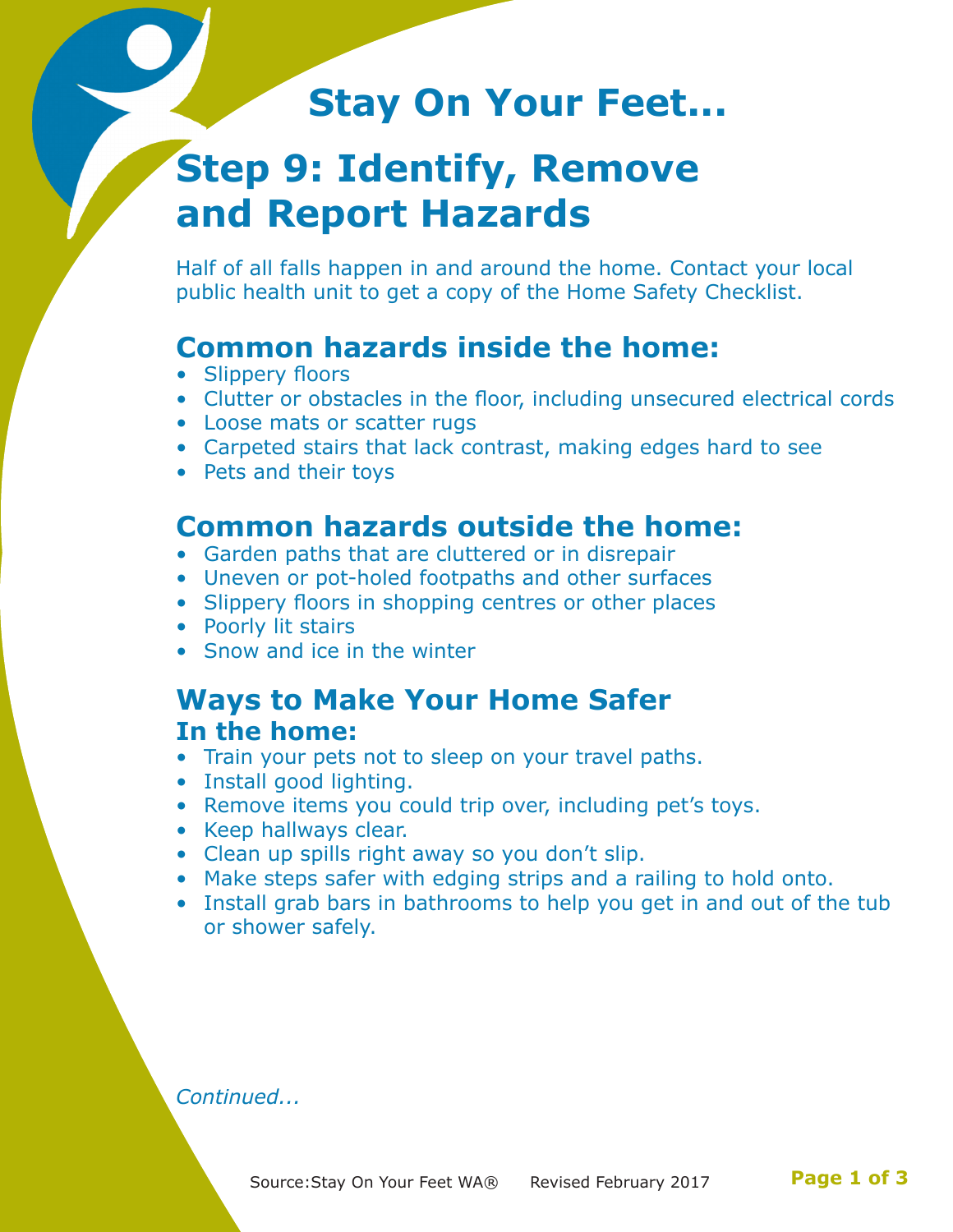#### **Outside the home:**

- Maintain all walkways and paths so they are even and not slippery.
- Use an ice pick to get rid of ice on walkways.
- Store hoses, tools and other items away after use.
- In the fall, make sure to get a sand and salt mixture ready to melt snow and ice on walkways.
- When walking your pet, keep the leash short to reduce the risk of tripping.

#### **Away from the home:**

• If you see a potential hazard, report it to your local Public Works department or the owner or manager of the commercial premises.